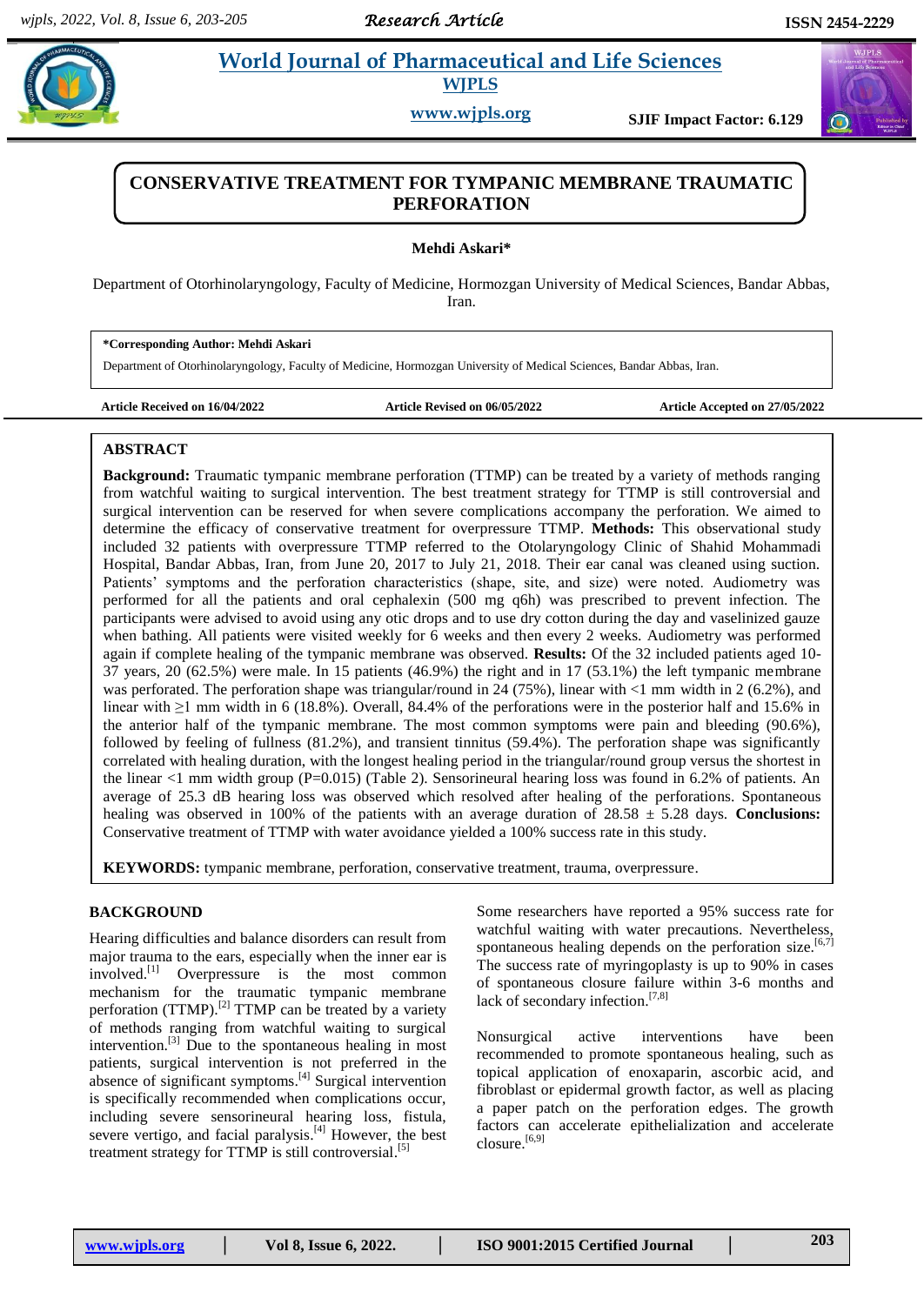The aim of the current study was to determine the efficacy of conservative treatment for overpressure TTMP.

#### **METHODS**

#### **Participants**

This observational study included patients with overpressure TTMP referred to the Otolaryngology Clinic of Shahid Mohammadi Hospital, Bandar Abbas, Iran, from June 20, 2017 to July 21, 2018. Patients with severe symptoms requiring surgical intervention were excluded from the study. The study received ethics approval from the Ethics Committee of Hormozgan University of Medical Sciences.

## **Study design**

A total of 32 patients were referred from forensics for TTMP resulting from slapping or punching. After giving informed consent to participate in the study, all patients underwent complete examination of the ear. Their ear canal was cleaned using suction. Patients' symptoms and the perforation characteristics (shape, site, and size) were noted. Audiometry was performed for all the patients and oral cephalexin (500 mg q6h) was prescribed to prevent infection. The participants were advised to avoid using any otic drops, even in the presence of bloody secretions. Also, they were advised to use dry cotton during the day and vaselinized gauze when bathing. All patients were visited weekly for 6 weeks and then every 2 weeks. Audiometry was performed again if complete healing of the tympanic membrane was observed.

#### **Data analysis**

To analyze the data, we used the Statistical Package for the Social Sciences (SPSS) software (version 25.0, Armonk, NY, IBM Corp., USA). Frequencies and percentages were used to describe qualitative variables. Mean and standard deviation were used to describe quantitative variables. The ANOVA test was used to compare healing duration by perforation shape. P-values  $\leq$ 0.05 were considered statistically significant.

## **RESULTS**

A total of 32 patients aged 10-37 years were evaluated in this study, of whom 12 (37.5%) were female and 20

**Table 2: Healing duration by perforation shape.**

(62.5%) were male. Table 1 demonstrates the symptoms and characteristics of perforation in these patients. In 15 patients (46.9%) the right and in 17 (53.1%) the left tympanic membrane was perforated. The perforation shape was triangular/round in 24 (75%), linear with  $\langle$ 1 mm width in 2 (6.2%), and linear with  $\geq$ 1 mm width in 6 (18.8%). Overall, 84.4% of the perforations were in the posterior half and 15.6% in the anterior half of the tympanic membrane. The most common symptoms were pain and bleeding (90.6%), followed by feeling of fullness (81.2%), and transient tinnitus (59.4%).

The perforation shape was significantly correlated with healing duration, with the longest healing period in the triangular/round group versus the shortest in the linear  $\leq$ 1 mm width group (P=0.015) (Table 2).

Sensorineural hearing loss was found in 6.2% of patients. An average of 25.3 dB hearing loss was observed which resolved after healing of the perforations. Spontaneous healing was observed in 100% of the patients with an average duration of  $28.58 \pm 5.28$  days.

**Table 1: Symptoms and characteristics of** 

| <b>Variables</b>          | <b>Values</b>  |  |
|---------------------------|----------------|--|
| Symptoms $N$ $(\%)$       |                |  |
| Pain                      | 29(90.6)       |  |
| Bleeding                  | 29(90.6)       |  |
| Feeling of fullness       | 26(81.2)       |  |
| <b>Transient tinnitus</b> | 19(59.4)       |  |
| Perforation shape $N(\%)$ |                |  |
| лема — 1. <i>Пр. на</i> 1 | $24.775$ $0\%$ |  |

| reeming of fullmess           | 20 (81.2) |
|-------------------------------|-----------|
| <b>Transient tinnitus</b>     | 19 (59.4) |
| Perforation shape N (%)       |           |
| Triangular/round              | 24 (75.0) |
| Linear with $<$ 1 mm width    | 2(6.2)    |
| Linear with $\geq 1$ mm width | 6(18.8)   |
| Site of perforation $N(\%)$   |           |
| Posterior half                | 26 (84.4) |
| Anterior half                 | 4(15.6)   |
| Involved ear $N(\%)$          |           |
| Right                         | 15 (46.9) |

Left  $17 (53.1)$ 

Abbreviations: N, number.

|                                        | <b>Perforation shape</b> |                                          |                             |                  |
|----------------------------------------|--------------------------|------------------------------------------|-----------------------------|------------------|
| <b>Variables</b>                       | Triangular/round         | Linear<br>$\left($ <1 mm Width $\right)$ | <b>Linear</b><br>1 mm Width | <b>P-value</b> * |
| Healing duration (weeks) mean $\pm$ SD | $4.78 \pm 2.20$          | $2.16 \pm 1.54$                          | $3.00 \pm 1.12$             | 0.015            |

Abbreviations: SD, standard deviation

\*Analyzed by the ANOVA test.

#### **DISCUSSION**

In the current study, all cases of TTMP were due to overpressure from punching or slapping. In fact, the most

common cause of TTMP is overpressure resulting from a direct blow. There are also other mechanisms, including barotrauma, blast injury, and instrumental injury, such as perforation when removing a foreign body.<sup>[2,10]</sup> However,